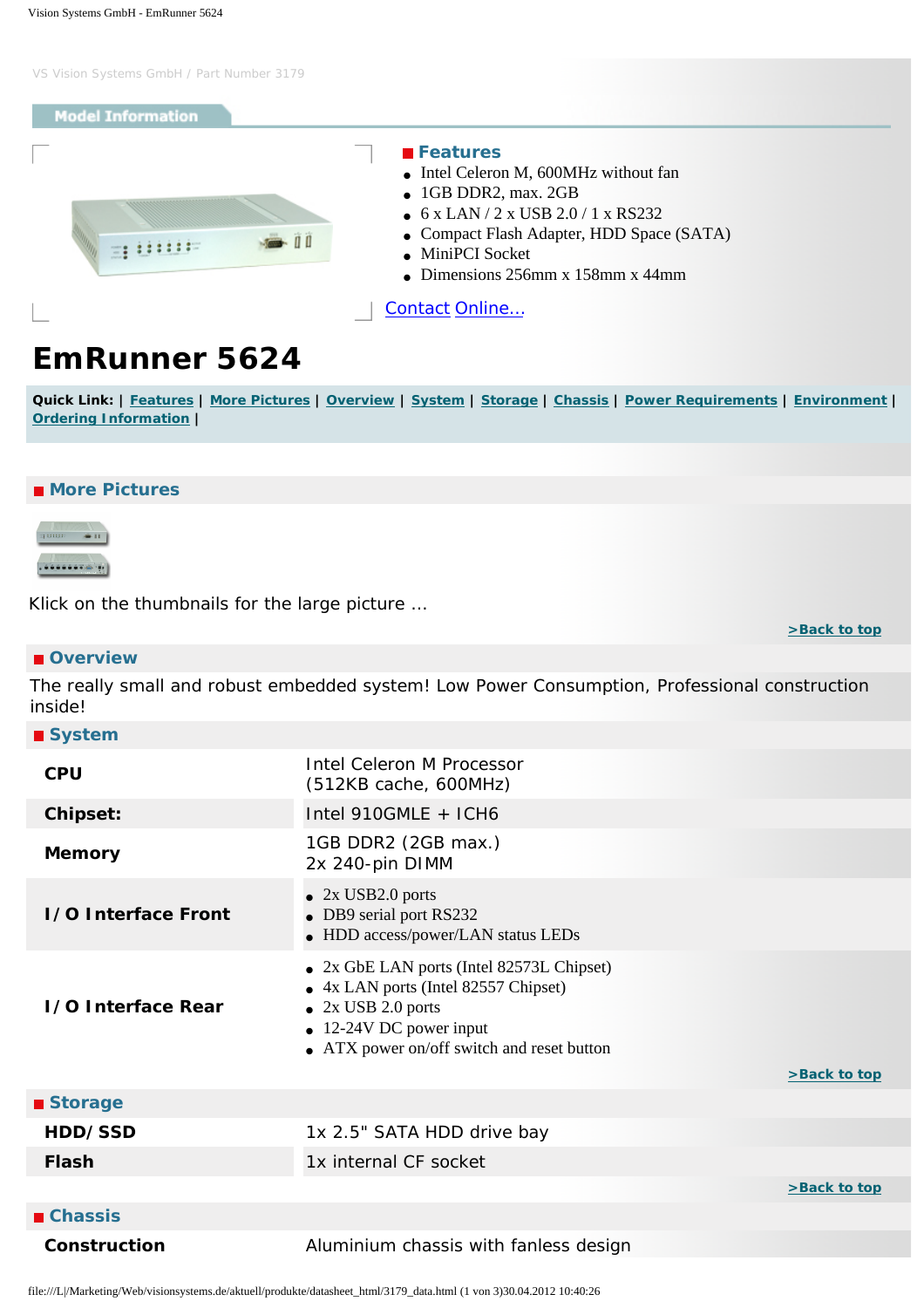<span id="page-1-2"></span><span id="page-1-1"></span><span id="page-1-0"></span>

| <b>Expansion slot</b>     | 1x miniPCle                                                                                                           |              |
|---------------------------|-----------------------------------------------------------------------------------------------------------------------|--------------|
| <b>Dimensions</b>         | 256 x 158 x 44 mm                                                                                                     | >Back to top |
| <b>Power Requirements</b> |                                                                                                                       |              |
| <b>DC</b>                 | 12V - 24V DC on-board power support                                                                                   |              |
| <b>AC</b>                 | 19V, 60W external power adapter                                                                                       |              |
|                           |                                                                                                                       | >Back to top |
| <b>Environment</b>        |                                                                                                                       |              |
| <b>Operating Temp.</b>    | $0^{\circ}$ C - 50 $^{\circ}$ C                                                                                       |              |
| <b>Storage Temp.</b>      | $-20^{\circ}$ C $-80^{\circ}$ C                                                                                       |              |
|                           |                                                                                                                       | >Back to top |
| Ordering Information      |                                                                                                                       |              |
| Part number               | 3179<br>EmRunner 5624                                                                                                 |              |
| <b>Packing list</b>       | EmRunner 5624 Embedded System<br>(incl. CPU 600MHz, 1GB DDR2 RAM)<br>Power supply<br>Driver CD, English documentation |              |
|                           |                                                                                                                       | >Back to top |